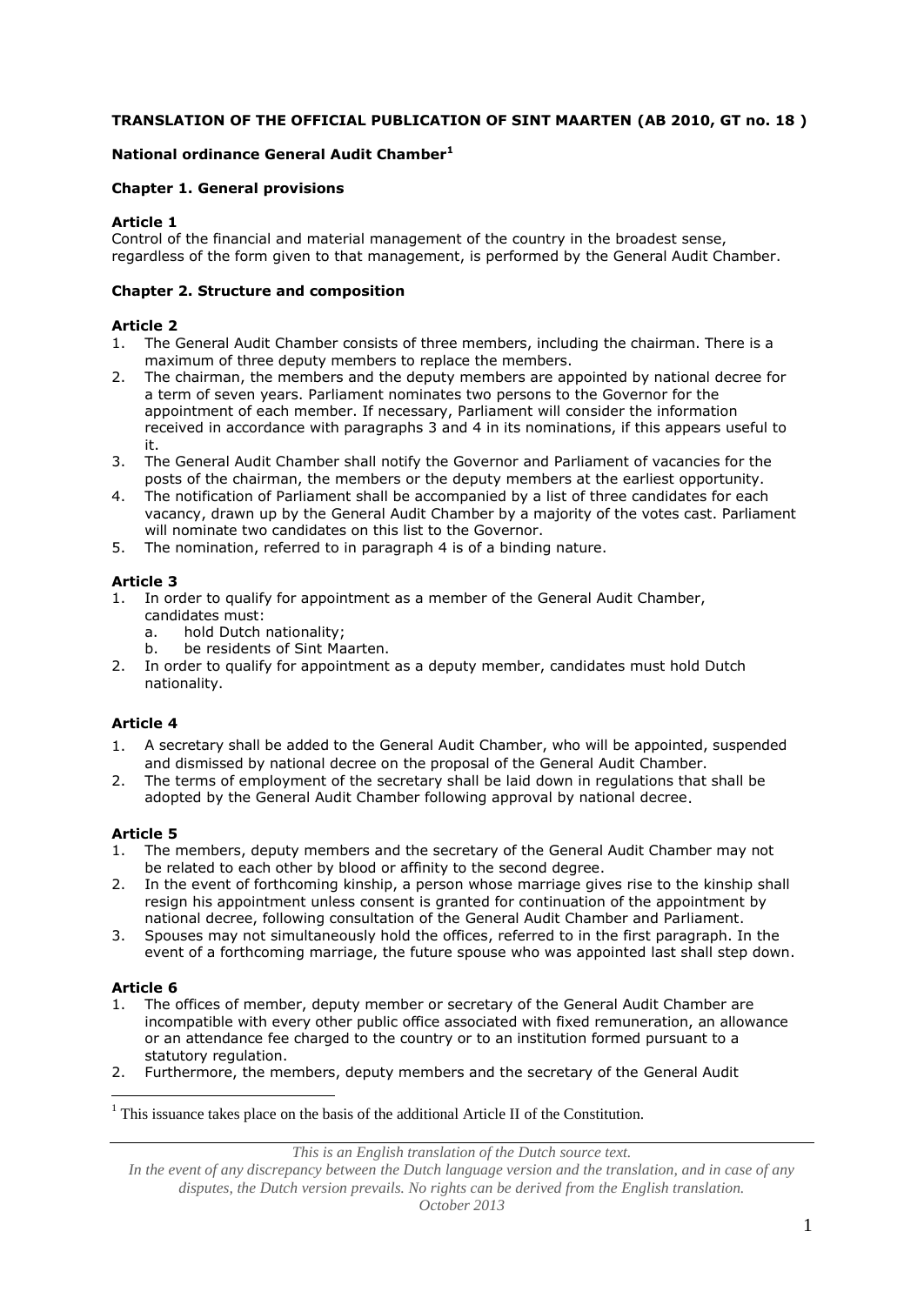Chamber shall hold no other positions or offices, the performance of which is undesirable in view of the proper performance of their office at the General Audit Chamber or the preservation of their impartiality and independence, or of confidence therein.

3. If incompatibility as referred to in paragraph 1 arises, the person concerned shall cease to be a member, deputy member or secretary. He shall notify the General Audit Chamber of this, stating the reasons. If such notification is not provided but the General Audit Chamber nevertheless takes the view that one of the cases referred to in the first paragraph has arisen, it shall propose the dismissal of the person concerned to the Governor.

### **Article 7**

Before accepting their appointment, members, deputy members and the secretary of the General Audit Chamber shall take the following oath of office (declaration or solemn affirmation) before the Governor:

'I swear (declare) that I have not given or accepted anything of any description or pretext whatsoever, from or to any person whatsoever, directly or indirectly, in order to be appointed to my position, and shall not do so. I swear (declare or affirm) that I shall not accept any pledge or gift of any description from any person whatsoever, directly or indirectly, in order to take or refrain from any action of any description in this position. I swear (affirm) my loyalty to the Monarch, that I shall always (help to) uphold and enforce the Constitution of Sint Maarten and shall represent my office with honesty, diligence and impartiality.

So help me God Almighty (This I declare and affirm)!

- 1. The members and deputy members shall enjoy annual remuneration.
- 2. Deputy members shall also receive an attendance fee for each meeting that they attend as such.
- 3. If the chairman or a member of the General Audit Chamber is absent for more than a month, their deputy shall enjoy remuneration based on that awarded to the chairman or member that they replace.
- 4. The amount of the remuneration and the attendance fee shall be laid down by national decree, containing general measures, on the proposal of the General Audit Chamber.

#### **Article 9**

**Article 8**

- 1. Members and deputy members shall be dismissed by the Common Court of Justice:
	- a. at their own request;
	- b. on reaching the age of 70;
	- c. if they are convicted of a criminal offence by a judicial decision that has become final, or if a measure resulting in the deprivation of their liberty is imposed by such a decision;
	- d. if they are placed in receivership, declared bankrupt, are granted a moratorium on payments or are committed in relation to debt by a final judicial decision;
	- e. if their dismissal is proposed by the General Audit Chamber in the event that no consent is granted as referred to in Article 5(2) or the provisions of the second sentence of Article 5(3) are not followed;
	- f. if their dismissal is proposed by the General Audit Chamber pursuant to the provisions of Article 6(3);
	- g. on the loss of Dutch nationality;
	- h. on the loss of domicile in Sint Maarten.
- 2. Members and deputy members may be dismissed by the Common Court of Justice:
	- a. if they become unable to perform their official duties properly due to a persistent illness or a disorder;
	- b. if circumstances arise as referred to in Article 6(2);
	- c. if circumstances arise as referred to in Article 12.

#### **Article 10**

1. Members and deputy members shall be suspended by the Common Court of Justice: a. if they are held in pre-trial detention;

*This is an English translation of the Dutch source text.*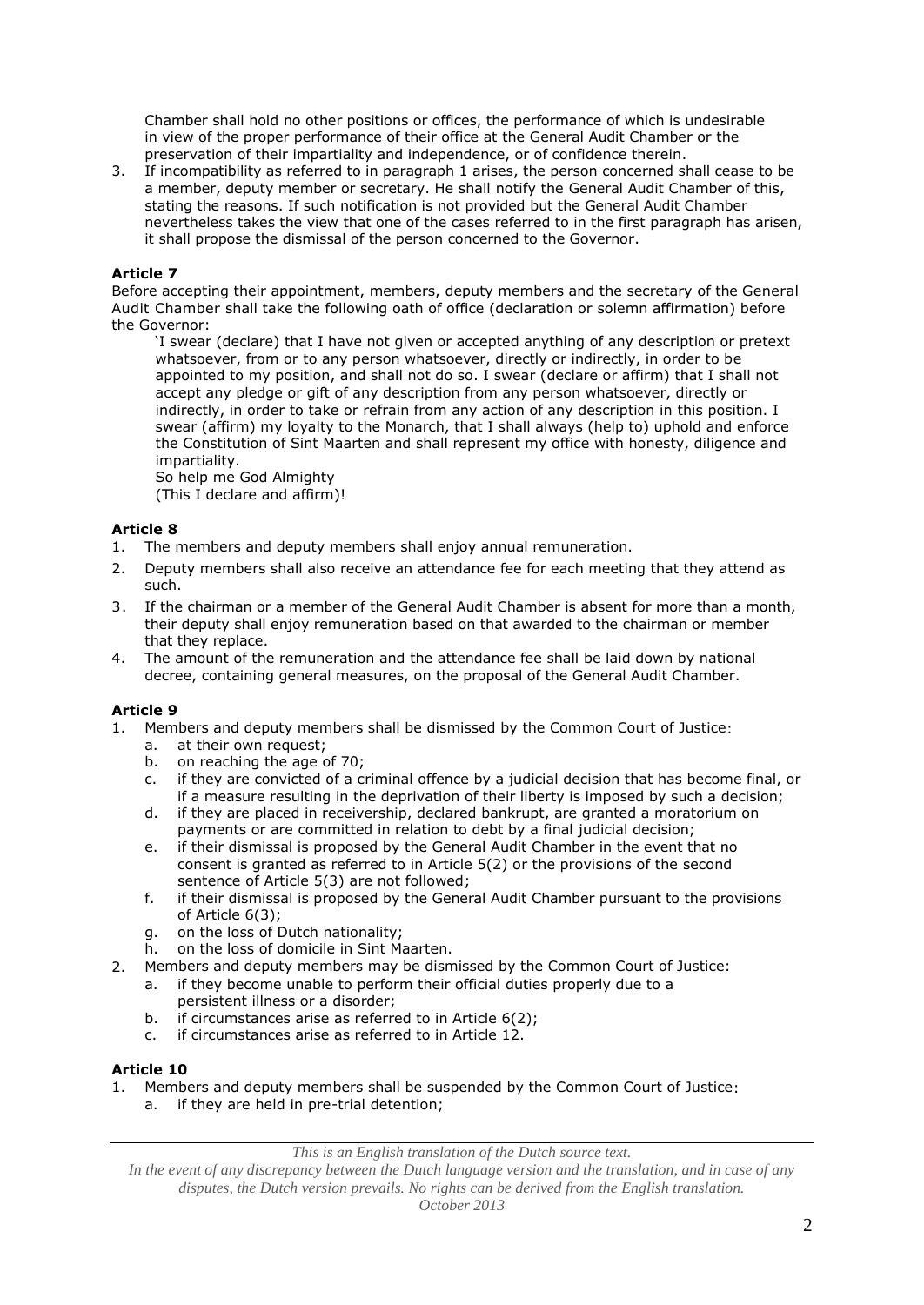- b. if a preliminary inquiry is opened against them in relation to a criminal offence;
- c. if they are convicted of a criminal offence in a court decision that has not become final, or if measures are imposed on them by such a decision, leading to the deprivation of their liberty;
- d. if they are placed in receivership, are declared bankrupt, are granted a moratorium on payments or are detained due to debts by a court decision that has not become final.
- 2. A member or deputy member may be suspended by the Common Court if there are serious suspicions of the existence of facts or circumstances that could lead to dismissal, other than in the cases as referred to in Article  $9(1)(a)$  and  $9(1)(b)$  or Article  $9(2)(..)$ .
- 3. The suspension, referred to in the preceding paragraphs shall end after three months. The Common Court of Justice may renew the measure for three months on each occasion.

# **Article 11**

- 1. If there is an intention to suspend or dismiss one of the members of the General Audit Chamber other than in the cases as referred to in Article  $9(1)(a)$  or  $9(1)(b)$ , the person concerned shall be given an opportunity to present his views on this.
- 2. The Common Court of Justice shall hand down the decisions referred to in this Chapter at the request of the Attorney-General. The Attorney-General's petition shall be filed officially or in response to a request from the chairman of the General Audit Chamber, stating the reasons.
- 3. Articles 32 and 33 of the Kingdom Act concerning the Common Court of Justice are likewise applicable to dismissal and suspension.

# **Article 12**

The members, the secretary and the staff of the General Audit Chamber shall not participate in, directly or indirectly, or stand surety for any business based on agreement contracted for profit or benefit with the country or any part thereof.

# **Article 12a**

The structure and organisation of the secretariat of the General Audit Chamber shall be laid down by national decree, containing general measures.

### **Article 13**

- 1. The General Audit Chamber is authorised to employ staff under civil-law employment contracts.
- 2. The terms of employment of the staff shall be laid down in regulations that shall be adopted by the General Audit Chamber following its approval by national decree.
- 3. By way of derogation from paragraph 2 and Article 4(2), the National ordinance pensions of government civil servants (P.B. 1997, No. 312) shall be likewise applicable to the secretary and the staff.

### **Article 14**

The General Audit Chamber shall establish rules of order for its work. The rules of order shall be announced through publication in the Official Gazette.

### **Article 15**

The chairman shall supervise the work of the General Audit Chamber and the correct application of the regulations laid down by or pursuant to this national ordinance and the rules of order referred to in Article 14.

### **Article 16**

- 1. If the chairman is unable to attend or in absence, he shall be replaced by one of the members, in order of appointment. If members were appointed simultaneously, the chairman shall be replaced by the oldest member in age.
- 2. If a member is unable to attend or in absence, one of the deputy members shall act in his place.
- 3. In the absence of the secretary, he shall be replaced by a member of the chamber's staff, to

*This is an English translation of the Dutch source text.*

*In the event of any discrepancy between the Dutch language version and the translation, and in case of any disputes, the Dutch version prevails. No rights can be derived from the English translation.*

*October 2013*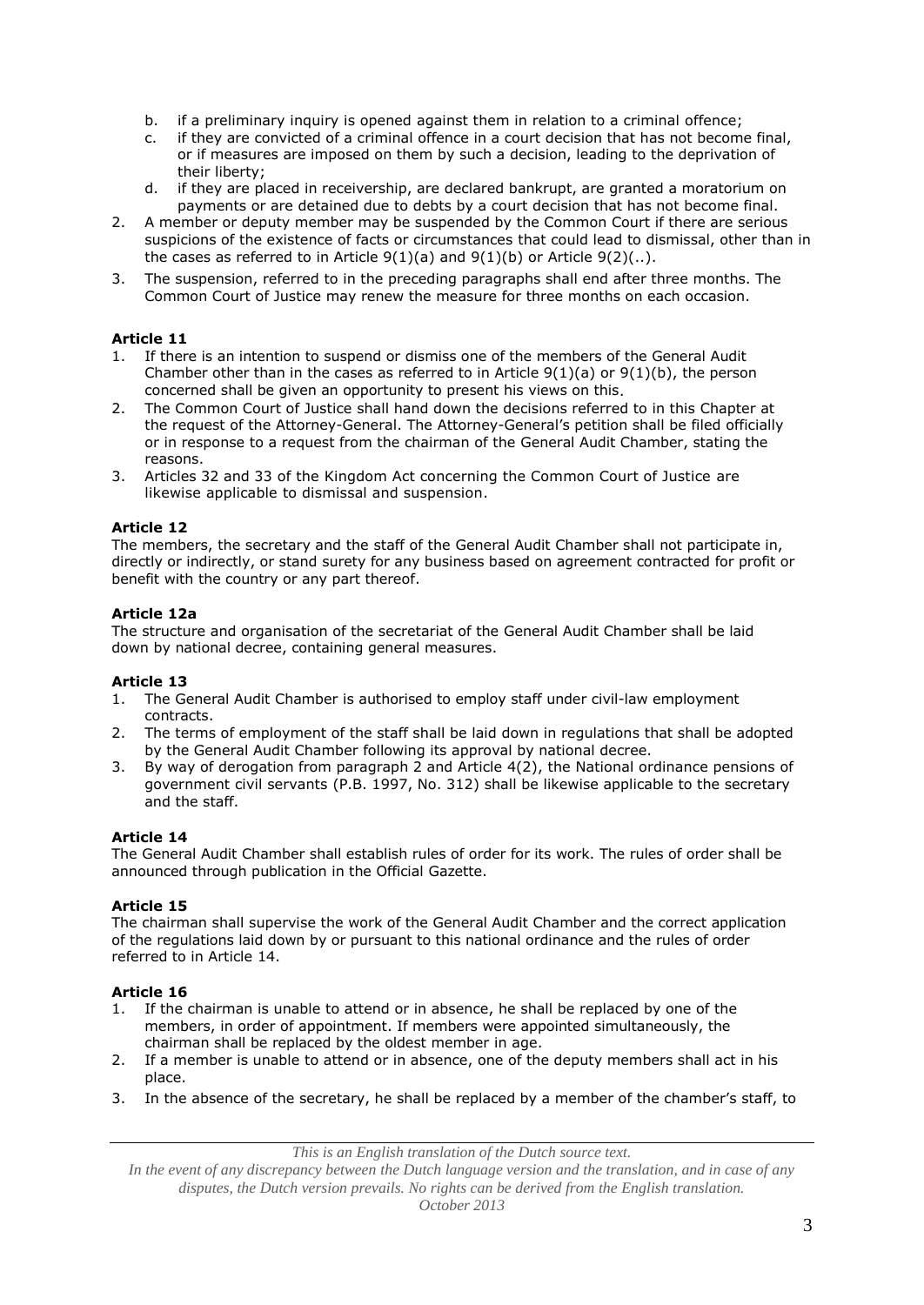be designated by the General Audit Chamber.

### **Article 17**

- 1. No orders may be carried at meetings of the General Audit Chamber unless at least the majority of the members are in attendance.
- 2. Resolutions shall be carried by a majority of the votes cast.
- 3. If the votes are tied, the chairman holds the casting vote.

#### **Article 18**

- 1. The members, the deputy members and the secretary shall not attend the discussions and decision-making on any matter concerning them, their spouses, their partners with whom they permanently cohabitate or their relations by blood or affinity to the third degree.
- 2. They shall not take part in examinations of and decisions regarding accounts that they have rendered.

#### **Article 19**

- 1. The chairman of the chamber shall hear the oath, either the declaration or solemn affirmation of personnel employed by the General Audit Chamber under civil-law employment contracts.
- 2. The chairman of the chamber may delegate the hearing of the oath, referred to in paragraph 1 to the secretary.

#### **Chapter 3. Legitimacy inquiry**

#### **Article 20**

All persons in possession of funds, securities or goods belonging to the country, or funds deposited in the national treasury or who manage funds belonging to the national treasury are accountable to the General Audit Chamber.

#### **Article 21**

The accountable persons shall present the copies and other documents concerning their accounting for their financial and material management to the General Audit Chamber.

### **Article 22**

- 1. The Minister of Finance shall provide for the statements from the financial administration of the country required by the General Audit Chamber to be sent to it at such times and in such a manner as it determines.
- 2. All ministries shall provide the General Audit Chamber with such statements as it considers necessary for the performance of its task.
- 3. The General Audit Chamber shall determine the form in which, and the times at which the statements referred to in paragraph 2 must be sent in, after consulting the Minister of Finance.

### **Article 23**

- 1. The General Audit Chamber shall examine:
	- a. the financial management conducted by the ministers and the annual financial statements concerning this, as well as the management of the parliamentary budget conducted by the Clerk to the Parliament on behalf of the Presidium of Parliament;
	- b. the administration kept for the purpose of that management and that accounting.
- 2. With regard to the financial management performed, the General Audit Chamber shall examine whether the revenue, costs and balance sheet transactions arose in accordance with the national budget adopted and with other statutory regulations and whether care was taken for orderly and verifiable financial management.
- 3. With regard to the financial statements, the General Audit Chamber shall examine whether these are correctly presented and are drawn up in accordance with the regulations prescribed for these.
- 4. The General Audit Chamber shall record its findings and its opinion on the financial

*This is an English translation of the Dutch source text.*

*In the event of any discrepancy between the Dutch language version and the translation, and in case of any disputes, the Dutch version prevails. No rights can be derived from the English translation.*

*October 2013*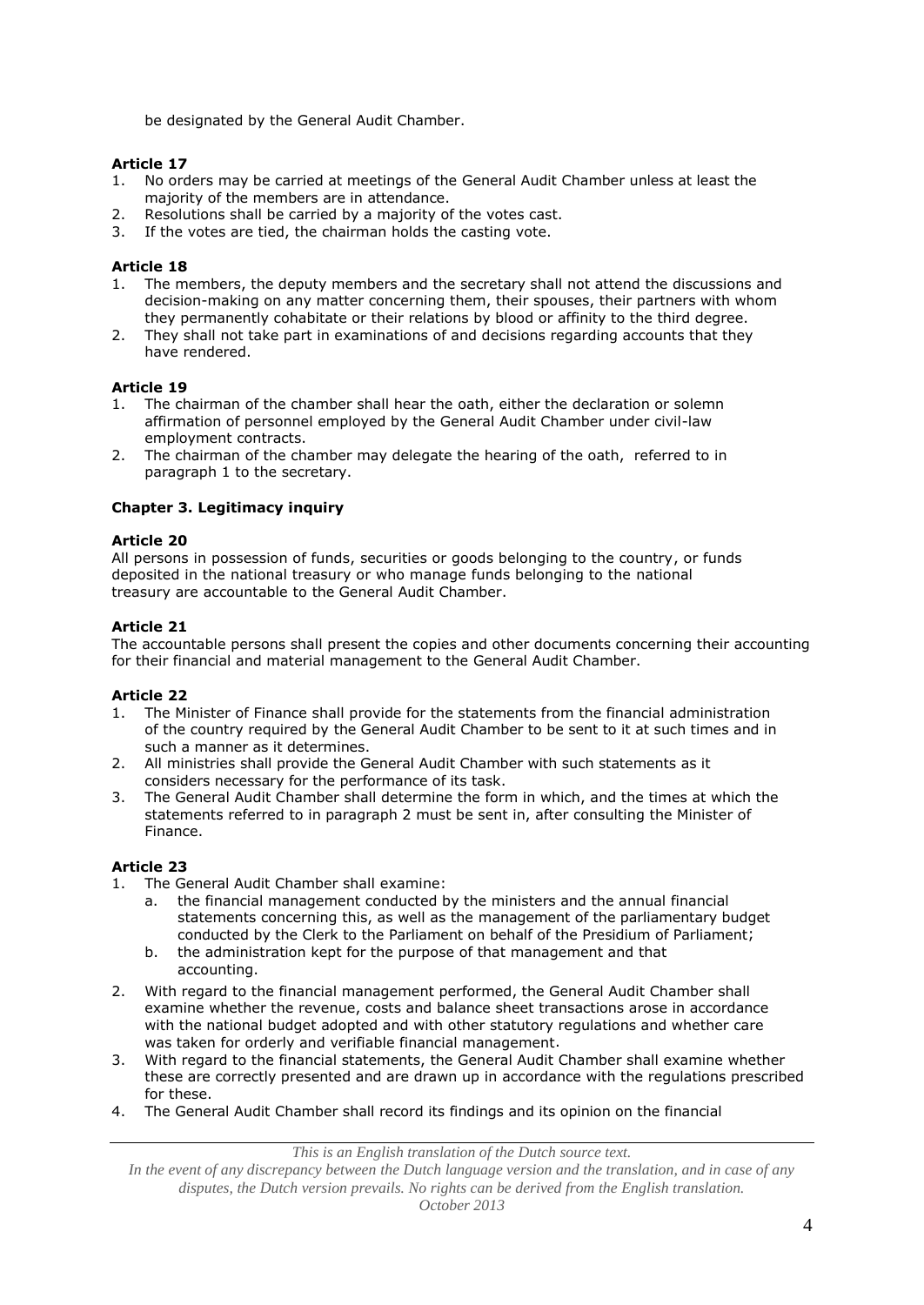management conducted and accounts in reports.

# **Article 24**

The General Audit Chamber shall ensure as far as possible that the country's receivables and liabilities are settled with the required momentum.

# **Article 25**

- 1. In performing its task, the General Audit Chamber may make use of the audits conducted by the designated auditors and other parties, without prejudice to its authorisation to conduct its own audit.
- 2. The work schedules of the institutions, referred to in paragraph 1 shall be placed at the disposal of the General Audit Chamber at its earliest request. It shall be fully informed of their findings through the submission of audit reports and all other relevant documents.

# **Article 26**

- 1. To the extent that it considers this necessary for the performance of its task, the General Audit Chamber is authorised to require information by one or more of its members or deputy members, by its secretary or its personnel, with assistance from experts that it designates if so required, from all ministries, in the manner that it states. This authorisation includes monitoring cash and stocks. It is also authorised to require additional information.
- 2. The authorisation referred to in the first paragraph applies with regard to all accountable persons as referred to in Article 20, and to the institutions and legal persons, referred to in Article 42.
- 3. All persons employed in public service offices, all accountable persons and all persons employed for the management and administration of the institutions and legal persons as referred to in Article 42 shall provide the information that the persons referred to in paragraph 1 regard as necessary for the inquiries they are instructed to conduct, within the term to be set by the General Audit Chamber.
- 4. All ministers shall provide copies of all documents and all information that the General Audit Chamber considers necessary for its task, free of charge, on request.
- 5. Persons who possess the books, accounts, reports, evidence and other documents as referred to in paragraph 1 are required to hand these to the members or deputy members, the secretary, the staff or the experts designated by the General Audit Chamber to claim information as referred to in paragraph 1.

# **Article 27**

The General Audit Chamber shall immediately inform Parliament of all revenues, costs or balance sheet transactions that are not consistent with the adopted national budget or that have been realised in contravention of any other statutory regulation, if consultations with the relevant minister and the Minister of Finance do not lead to a result that satisfies the Audit Chamber.

### **Article 28**

- 1. If, on the basis of its examinations, referred to in Article 23, the General Audit Chamber has objections regarding the financial management performed or the accounting for this, it shall notify the minister concerned of these objections.
- 2. Within two months of the receipt of this notice, the minister concerned shall inform the General Audit Chamber of what could lead to the elimination of its objections.
- 3. Following the end of this term, the General Audit Chamber shall take its final decision, of which it shall notify the minister concerned. If it upholds its objection, it shall also notify Parliament of this.

### **Article 29**

- 1. If the General Audit Chamber upholds its objections and these objections mean that certain revenues, costs or balance sheet transactions were not realised in accordance with the national budget or any other statutory regulations, then within three months, a draft national ordinance for elimination of the objections will be sent to Parliament unless a regulation to the satisfaction of the Audit Chamber is made in the meantime.
- 2. If, at the end of the term referred to in paragraph 1, the General Audit Chamber has seen

*This is an English translation of the Dutch source text.*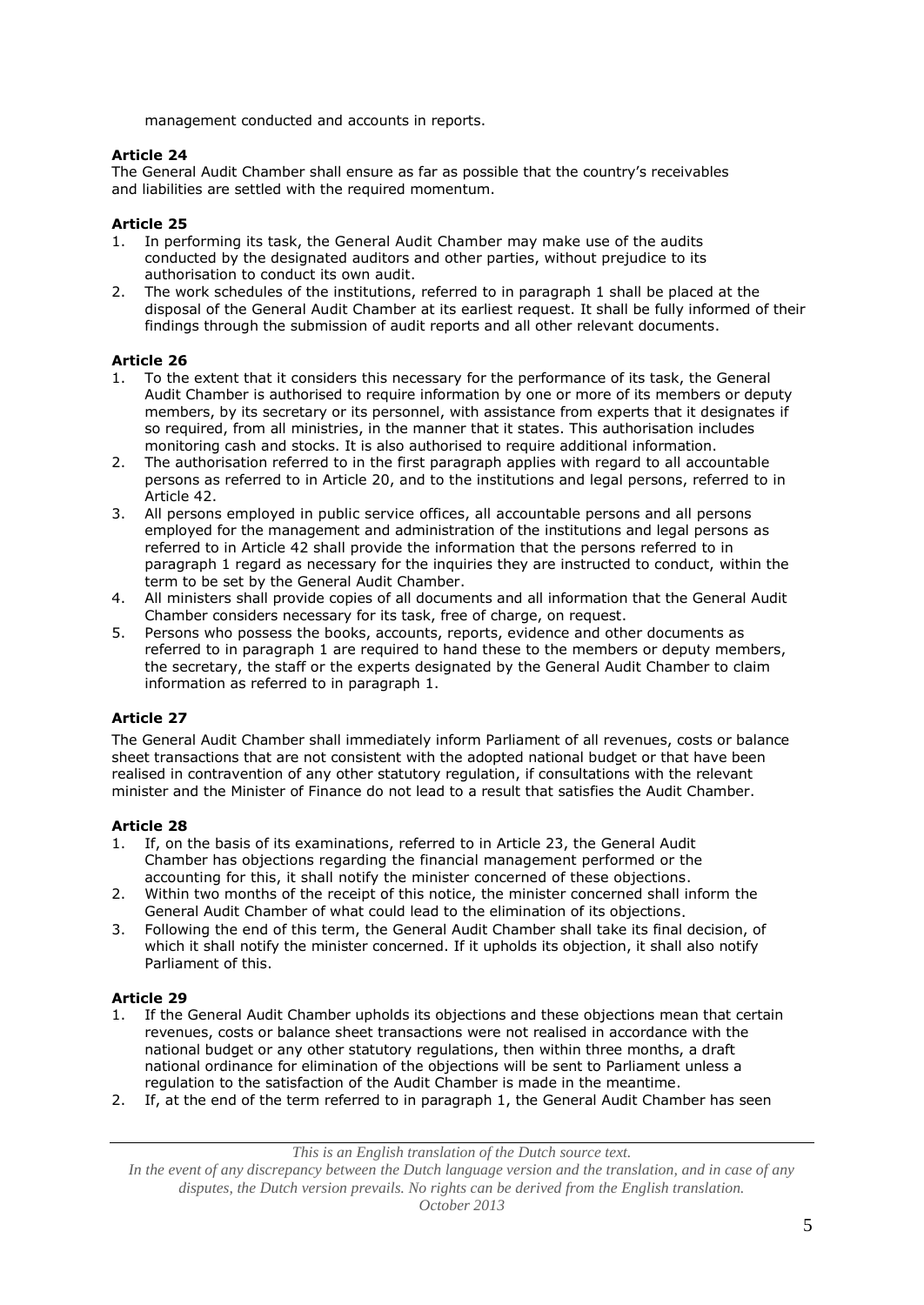no such submission, it shall notify Parliament of this.

- 3. If the General Audit Chamber upholds its objections in its final decision and this concerns objections other than those referred to in the first paragraph, its shall record this in the report, referred to in Article 38. It may also include a note in that regard in the financial statements of the country.
- 4. The minister concerned shall present his position concerning the objections referred to in paragraph 3 to Parliament in additional notes accompanying the financial statements.

### **Chapter 4. Effectiveness inquiries**

#### **Article 30**

- 1. The General Audit Chamber shall devote attention to the effectiveness of the management of the funds and goods, the organisation and the functioning of the country's services.
- 2. The ministers shall notify the General Audit Chamber in good time of the effectiveness inquiries that they shall provide for, and the outcomes of these.
- 3. Articles 25 and 26 are likewise applicable

### **Chapter 5. Other tasks and powers**

#### Section 1. General

#### **Article 31**

- 1. Parliament may request the General Audit Chamber to conduct certain inquiries, to the extent that the nature of the work permits this.
- 2. If the General Audit Chamber complies with the request, referred to in paragraph 1, it shall present its findings and its opinion as a result of the inquiries in a report, as well as in the report, referred to in Article 38.

### **Article 32**

The General Audit Chamber may undertake other work at its own request, as approved by Parliament.

#### **Article 33**

- 1. The General Audit Chamber may conduct inquiries into the administrative integrity of politicians or officials in the performance of their duties and the exercise of their powers, at its own initiative or at the request of Parliament.
- 2. The General Audit Chamber shall record the findings of its inquiry, referred to in paragraph 1 in a report.
- 3. The General Audit Chamber shall record the results of the inquiries in the report, referred to in Article 38.

### **Article 34**

- 1. The General Audit Chamber may make agreements with the General Audit Chambers of the Netherlands, Curaçao and Aruba on cooperation and support, to the extent that such cooperation, by its nature, should not be classed as cooperation between the countries of the Kingdom as referred to in Article 38(1) of the Charter for the Kingdom of the Netherlands.
- 2. The General Audit Chamber may also make agreements on cooperation with the General Audit Chambers of other countries.

### **Article 35**

- 1. The General Audit Chamber may conduct audits together with, or at the request of the Audit Chamber of another country or international organisation.
- 2. Audits as referred to in paragraph 1, may take place if funds have been provided on behalf of another country or international organisation to an institution in Sint Maarten, the financial administration of which the General Audit Chamber is authorised to audit pursuant to this national ordinance.
- 3. The General Audit Chamber shall reach agreements with the Audit Chamber of the country or

*This is an English translation of the Dutch source text.*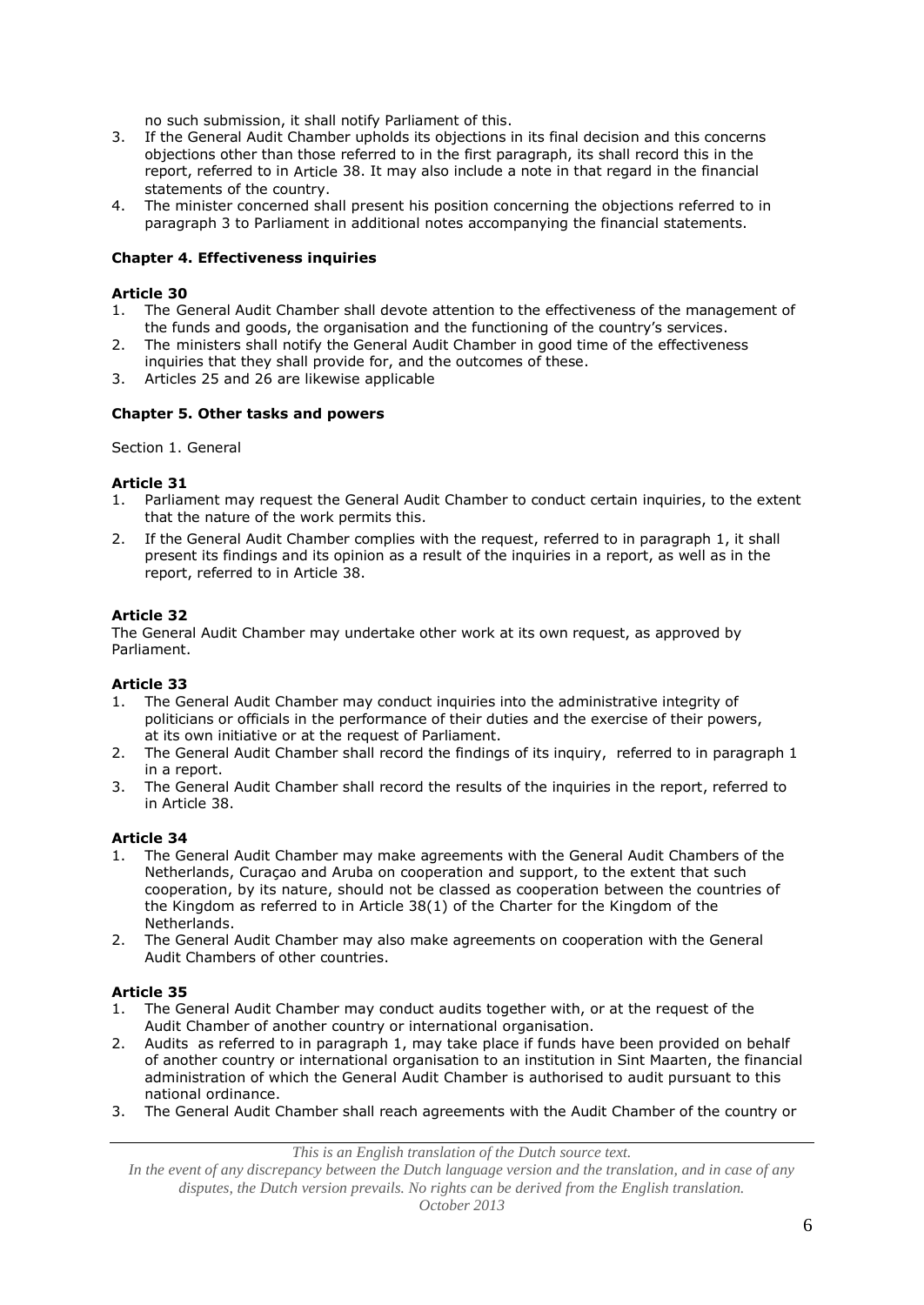organisation that provided the financial resources with regard to the way in which, and the conditions on which the General Audit Chamber shall conduct the audit, in cooperation or otherwise with the Audit Chamber that requested the audit.

4. The provisions of this national ordinance are likewise applicable to audits as referred to in paragraph 1.

### **Article 36**

If the provision for the administration has been outsourced to a third party, the General Audit Chamber is authorised to conduct an audit based partly on the administration of the third party concerned or at the party that conducts the administration on the instructions of that third party, in which case Article 26(1) and 26(5) are likewise applicable.

### **Article 37**

- 1. In conducting audits, the General Audit Chamber may enlist deploy the support of experts.
- 2. The provisions of this national ordinance are likewise applicable to the experts.

### **Article 38**

- 1. Before 1 July of each year, the General Audit Chamber shall present a report on its work in the preceding year to the Governor and to Parliament.
- 2. In its report, the General Audit Chamber shall also report the information revealed in its audits that may be useful for Parliament's assessment of the policy pursued.

### **Article 39**

- 1. The General Audit Chamber shall report to the ministers concerned all proposals, comments and considerations that it considers important in relation to the revenues and expenditure and for the improvement or simplification of the financial management of the country.
- 2. The General Audit Chamber is authorised to send such notices to the Governor and to Parliament as it considers necessary in the interests of the country, and to conduct further consultations with them on the basis of those notices.
- 3. The General Audit Chamber shall make no public announcements of information and findings that are confidential by their nature. The Audit Chamber shall issue notices containing such information or findings to the officials, referred to in paragraphs 1 and 2 for viewing in confidence.

### **Article 40**

- 1. The General Audit Chamber shall provide the minister concerned with all information that the nature of its work permits.
- 2. The ministers shall provide the Audit Chamber with all information that the Audit Chamber considers necessary for the performance of its task.

#### **Article 41**

- 1. The Minister of Finance shall provide for the General Audit Chamber to be sent a copy of the national ordinances concerning the adoption or amendment of the national budget and the national ordinances concerning the adoption or amendment of the budgets of the service funds and branches, as well as copies of all orders and administrative decisions concerning the management of the budget, all agreements, orders, administrative decisions and court decisions resulting in revenues or expenditure, or that relate to or influence the financial or material management.
- 2. If required, it shall receive copies of other documents that it regards as desirable or necessary for the performance of its assigned task.

### **Article 42**

1. All institutions and legal persons in receipt of subsidies charged to the country or which manage funds or goods issued on behalf of the country shall send the General Audit Chamber regular statements of the entire financial management and the capital position as soon as these become available. Other reports and memoranda issued with regard to the management of the organisation and any other documents of importance for the assessment of the functioning of the aforementioned bodies shall be submitted to the General Audit

*This is an English translation of the Dutch source text.*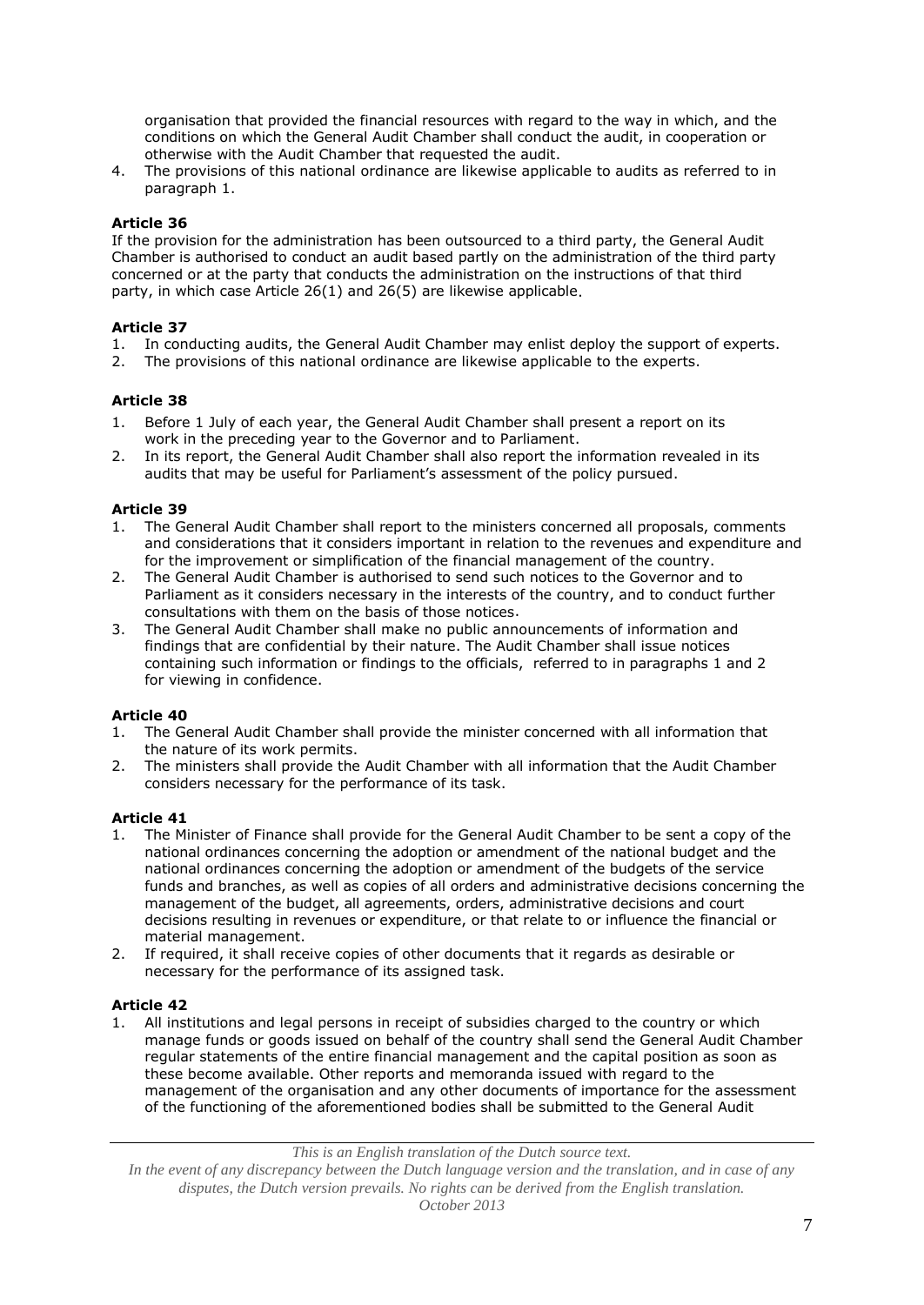Chamber at its earliest request.

- 2. The same obligation exists for institutions and legal persons involved directly or indirectly in the management of the country's financial interests.
- 3. The General Audit Chamber may also require the submission of reports from parties who, on the instructions of the institutions or legal persons, referred to in paragraphs 1 and 2, audited these statements or of relevant reports of the control services of the implementing bodies.

#### **Article 43**

- 1. The Minister of Finance shall notify the General Audit Chamber of all financial loans contracted at the expense of or subject to the guarantee of the country.
- 2. The documents drawn up in evidence of the country's obligations, referred to in paragraph 1 shall be provided with evidence of registration to be applied by or on behalf of the General Audit Chamber, on pain of nullification.

Section 9 2. Confidential expenditure

#### **Article 44**

To the extent that he considers this necessary for the performance of his task, the secretary of the General Audit Chamber is authorised to require information from all national units regarding payments charged to the articles for confidential expenditure or other information subject to confidentiality provisions.

#### **Article 45**

Evidence of payments charged to articles for confidential expenditure shall be submitted to the secretary of the General Audit Chamber.

#### **Article 46**

The secretary of the General Audit Chamber shall provide the information, referred to in Article 45 only to the chairman of the General Audit Chamber in person. The chairman of the Audit Chamber may, to the extent that he considers this important, notify the Prime Minister and the minister concerned regarding data provided to him in relation to the confidential expenditure or data to which the confidentiality provisions apply.

Section 9 3. Confidentiality obligation

#### **Article 47**

- 1. The members, deputy members, the secretary and the staff of the General Audit Chamber, the persons referred to in Article 26 and the experts, referred to in Article 37 are required to protect the confidentiality of all information of which they become aware during an audit, except to the extent that this information must be used in order to prepare a report.
- 2. If persons who conduct an audit gain access to information in the course of the audit that could give rise to suspicions of a criminal offence, the confidentiality obligation, referred to in paragraph 1 does not apply in relation to the persons responsible for investigating such criminal offences.
- 3. Equally, the confidentiality obligation does not apply if the persons who conduct the audit are required to assist in the investigation of the relevant criminal offences.

#### **Article 48**

- 1. Persons to whom the General Audit Chamber presents draft reports for comment are required to protect their confidentiality. They shall not disclose the draft reports in any way, directly or indirectly.
- 2. The reports of the General Audit Chamber are public as soon as they are received by Parliament.

*This is an English translation of the Dutch source text.*

*In the event of any discrepancy between the Dutch language version and the translation, and in case of any disputes, the Dutch version prevails. No rights can be derived from the English translation.*

*October 2013*